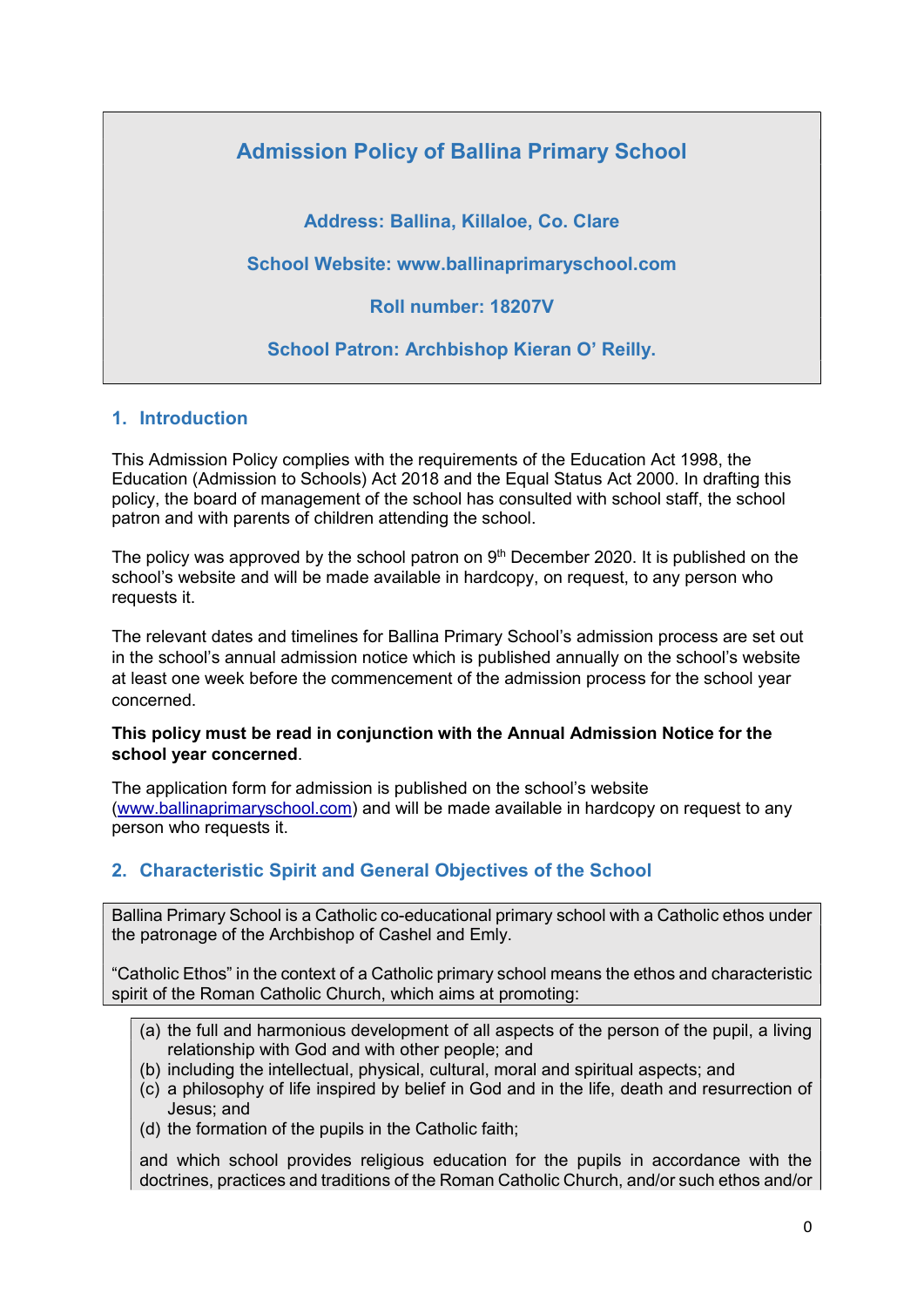characteristic spirit as may be determined or interpreted from time to time by the Irish Episcopal Conference.

In accordance with S.15 (2) (b) of the Education Act, 1998 the Board of Management of Ballina Primary School shall uphold, and be accountable to the patron for so upholding, the characteristic spirit of the school as determined by the cultural, educational, moral, religious, social, linguistic and spiritual values and traditions which inform and are characteristic of the objectives and conduct of the school.

School Philosophy of Ballina Primary School

At Ballina Primary School, we strive to create a safe, secure and happy learning environment that reflects our Christian ethos mindful at all times of the dignity and individuality of every pupil in our care. In so doing, we seek to enable each pupil to reach his/her full potential.

We aim to:

- Develop friendly and harmonious relationships within the school so that each pupil can learn and grow;
- Promote a pastoral care system where each person takes responsibility for his/her own behaviour.
- Build a spirit of collaboration between school leadership and management team, teachers, non-teaching staff, parents and pupils and create a sense of belonging to a vibrant learning community.
- Foster in the pupils a sense of pride in themselves, their work, their school.
- Develop in students an awareness and appreciation of our culture and heritage and an appreciation of our civic responsibility in the preservation of the environment.

# 3. Admission Statement

Ballina Primary School will not discriminate in its admission of a student to the school on any of the following:

- (a) the gender ground of the student or the applicant in respect of the student concerned,
- (b) the civil status ground of the student or the applicant in respect of the student concerned,
- (c) the family status ground of the student or the applicant in respect of the student concerned,
- (d) the sexual orientation ground of the student or the applicant in respect of the student concerned,
- (e) the religion ground of the student or the applicant in respect of the student concerned,
- (f) the disability ground of the student or the applicant in respect of the student concerned,
- (g) the ground of race of the student or the applicant in respect of the student concerned,
- (h) the Traveller community ground of the student or the applicant in respect of the student concerned, or
- (i) the ground that the student or the applicant in respect of the student concerned has special educational needs

As per section 61 (3) of the Education Act 1998, 'civil status ground', 'disability ground', 'discriminate', 'family status ground', 'gender ground', 'ground of race', 'religion ground', 'sexual orientation ground' and 'Traveller community ground' shall be construed in accordance with section 3 of the Equal Status Act 2000.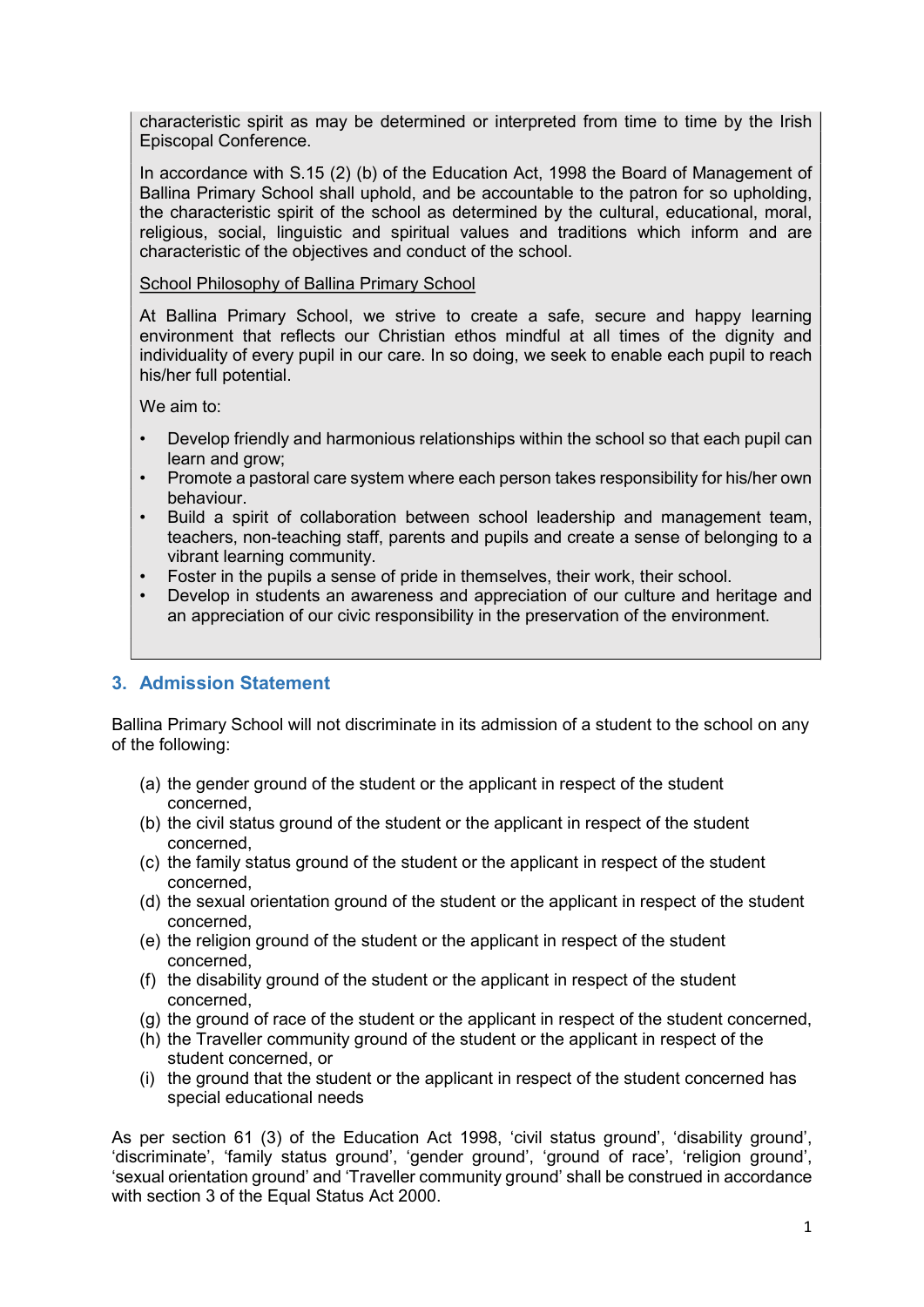Ballina Primary School is a school whose objective is to provide education in an environment which promotes certain religious values and does not discriminate where it refuses to admit as a student a person who is not of the Catholic faith and it is proved that the refusal is essential to maintain the ethos of the school.

Note for Parents: the inclusion of the above wording was mandated by the Education (Admission to Schools) Act 2018.

Ballina Primary School is a school which has established two classes, with the approval of the Minister for Education and Skills, which provides an education exclusively for students with a category or categories of special educational needs specified by the Minister and may refuse to admit to the class a student who does not have the category of needs specified.

# 4. Categories of Special Educational Needs Catered for in the Ballina Primary School's Special Classes

Ballina Primary School with the approval of the Minister for Education and Skills, has established two classes to provide an education exclusively for students with Autism Spectrum Disorder.

# 5. Admission of Students

The Board of Management of Ballina Primary School will have regard for relevant Department of Education and Skills (DES) Guidelines in relation to class size and staffing provision and/or any other relevant requirements concerning accommodation including physical space and the health and welfare of children.

The Board of Management is bound by the Department of Education and Skills Rules for National Schools which provides that pupils may only be enrolled from the age of 4 years and upwards, though compulsory attendance does not apply until the age of 6 years. Children applying to enrol in Ballina Primary School must have reached the age of 4 years by August 31st of the year they will commence school.

The Board of Management reserves the right to determine the maximum number of children in each separate classroom bearing in mind the Department of Education and Skills Guidelines in relation to class size and staffing provision. Other factors that may be considered are:

- Size and available space in classrooms.
- Educational needs of children of a particular age.
- Presence of children with special educational/behavioural needs.
- Health and Safety.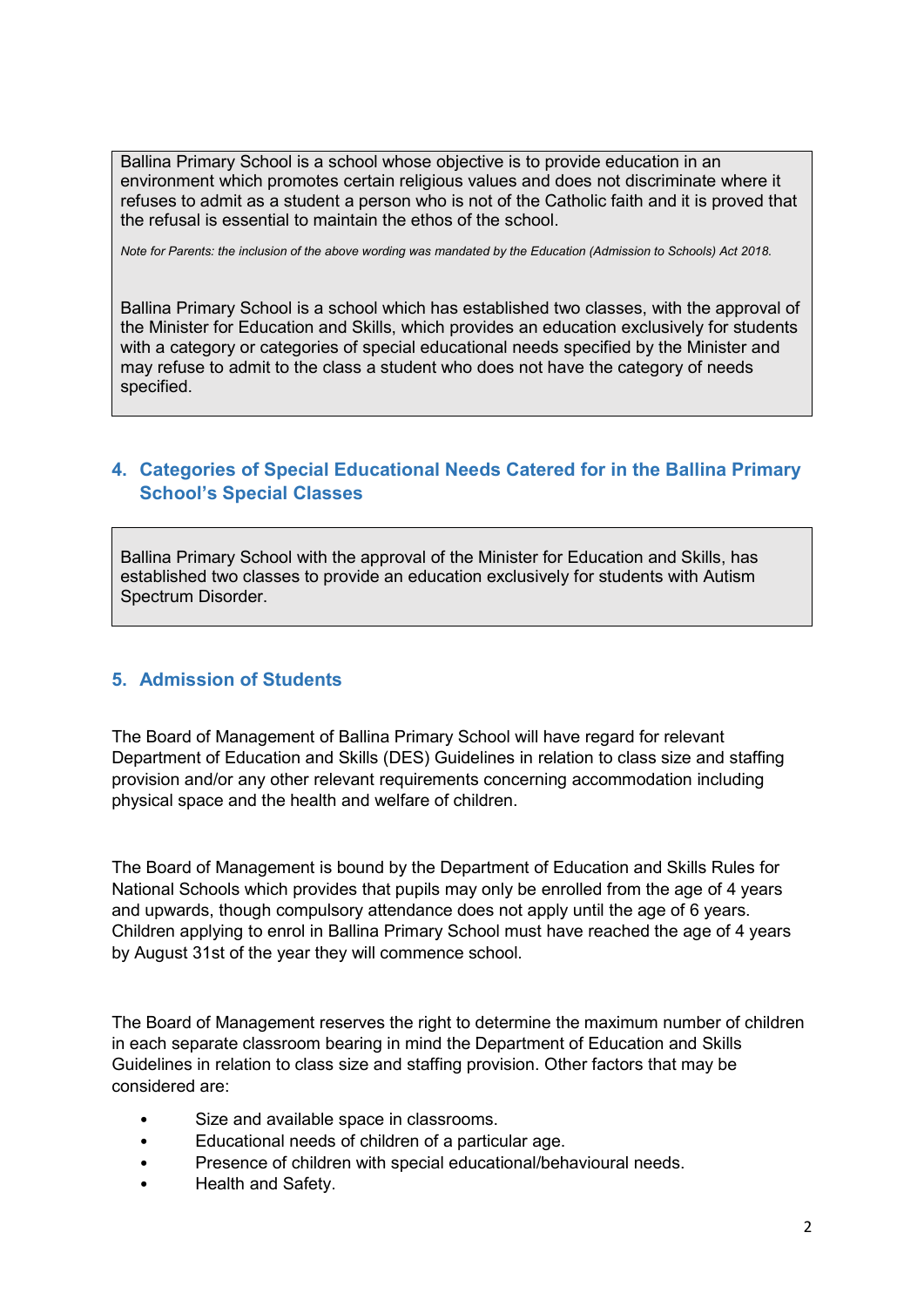This school shall admit each student seeking admission except where –

- a) the school is oversubscribed (please see section 6 below for further details)
- b) a parent of a student, when required by the principal in accordance with section 23(4) of the Education (Welfare) Act 2000, fails to confirm in writing that the code of behaviour of the school is acceptable to him or her and that he or she shall make all reasonable efforts to ensure compliance with such code by the student

Ballina Primary School is a Catholic school and may refuse to admit as a student a person who is not of the Catholic faith where it is proved that the refusal is essential to maintain the ethos of the school.

Note for Parents: the inclusion of the above wording was mandated by the Education (Admission to Schools) Act 2018.

The special classes attached to Ballina Primary School provide an education exclusively for students with Autism Spectrum Disorder and the school may refuse admission to this class, where the student concerned does not have the specified category of special educational needs provided for in this class.

# 6. Oversubscription

In the event that the school is oversubscribed, the school will, when deciding on applications for admission, apply the following selection criteria in the order listed below to those applications that are received within the timeline for receipt of applications as set out in the school's annual admission notice:

- 1. Applicants with siblings currently enrolled in Ballina Primary School (including stepsiblings, resident at the same address), priority eldest;
- 2. Children residing in the Parish of Ballina/Boher and the townland of Townlough, priority eldest;
- 3. Children of current staff members, priority eldest;
- 4. If any places remain, they will be allocated on the basis of age, the eldest child/children enrolled first, according the child's/children's Birth Certificate.

In the event that there are two or more students tied for a place or places in any of the selection criteria categories above (the number of applicants exceeds the number of remaining places), the following arrangements will apply:

Please note if any of the above criteria, numbers 1 to 3 are oversubscribed, then places will be allocated, in the above order, on the basis of age, the eldest child/children will be enrolled first according to the child's/children's Birth Certificate.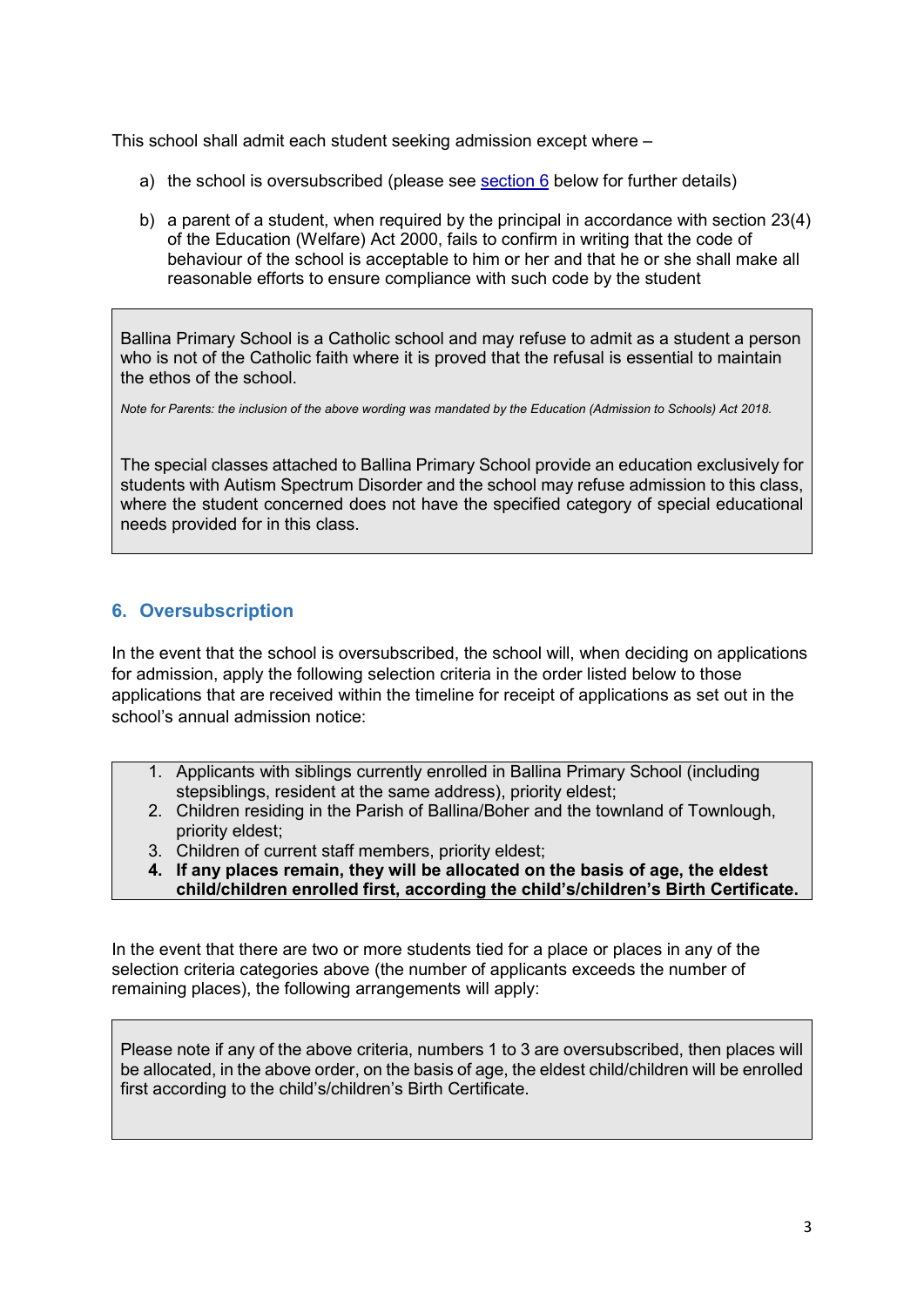### 7. What will not be considered or taken into account

In accordance with section 62(7) (e) of the Education Act, the school will not consider or take into account any of the following in deciding on applications for admission or when placing a student on a waiting list for admission to the school:

- (a) a student's prior attendance at a pre-school or pre-school service, including naíonraí,
- (b) the payment of fees or contributions (howsoever described) to the school;
- (c) a student's academic ability, skills or aptitude; other than in relation to:
	- the admission to the special class insofar as it is necessary in order to ascertain whether or not the student has the category of special educational needs concerned.
- (d) the occupation, financial status, academic ability, skills or aptitude of a student's parents;
- (e) a requirement that a student, or his or her parents, attend an interview, open day or other meeting as a condition of admission;
- (f) a student's connection to the school by virtue of a member of his or her family attending or having previously attended the school; other than, in the case of the school wishing to include a selection criteria based on siblings of a student attending or having attended the school.
- (g) the date and time on which an application for admission was received by the school,

This is subject to the application being received at any time during the period specified for receiving applications set out in the annual admission notice of the school for the school year concerned.

# 8. Decisions on Applications

All decisions on applications for admission to Ballina Primary School will be based on the following:

- Our school's Admission Policy
- The school's annual admission notice (where applicable)
- The information provided by the applicant in the school's official application form received during the period specified in our annual admission notice for receiving applications

(Please see Section 14 below in relation to applications received outside of the admissions period and Section 15 below in relation to applications for places in years other than the intake group.)

Selection criteria that are not included in our school Admission Policy will not be used to make a decision on an application for a place in our school.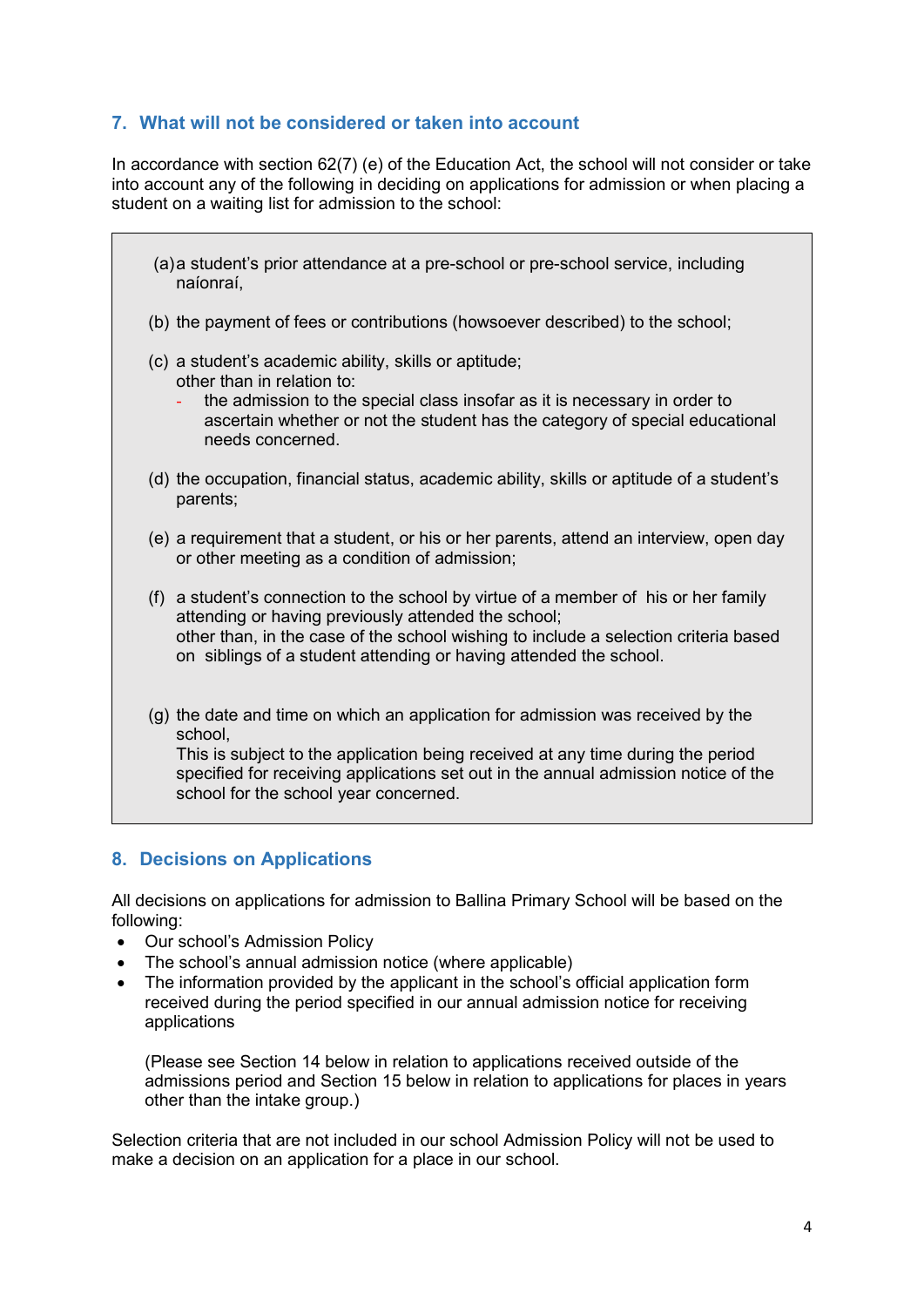# 9. Notifying Applicants of Decisions

Applicants will be informed in writing as to the decision of the school, within the timeline outlined in the annual admissions notice.

If a student is not offered a place in our school, the reasons why they were not offered a place will be communicated in writing to the applicant, including, where applicable, details of the student's ranking against the selection criteria and details of the student's place on the waiting list for the school year concerned.

Applicants will be informed of the right to seek a review/right of appeal of the school's decision (see Section 18 below for further details).

# 10. Acceptance of an offer of a place by an applicant

In accepting an offer of admission from Ballina Primary School, you must indicate—

(i) whether or not you have accepted an offer of admission for another school or schools. If you have accepted such an offer, you must also provide details of the offer or offers concerned and

(ii) whether or not you have applied for and awaiting confirmation of an offer of admission from another school or schools, and if so, you must provide details of the other school or schools concerned.

### 11. Circumstances in which offers may not be made or may be withdrawn

An offer of admission may not be made or may be withdrawn by Ballina Primary School where—

- (i) it is established that information contained in the application is false or misleading.
- (ii) an applicant fails to confirm acceptance of an offer of admission on or before the date set out in the annual admission notice of the school.
- (iii) the parent of a student, when required by the Principal in accordance with section 23(4) of the Education (Welfare) Act 2000, fails to confirm in writing that the code of behaviour of the school is acceptable to him or her and that he or she shall make all reasonable efforts to ensure compliance with such code by the student; or
- (iv) an applicant has failed to comply with the requirements of 'acceptance of an offer' as set out in section 10 above.

# 12. Sharing of Data with other schools

Applicants should be aware that section 66(6) of the Education (Admission to Schools) Act 2018 allows for the sharing of certain information between schools in order to facilitate the efficient admission of students.

Section 66(6) allows a school to provide a patron or another board of management with a list of the students in relation to whom—

- (i) an application for admission to the school has been received,
- (ii) an offer of admission to the school has been made, or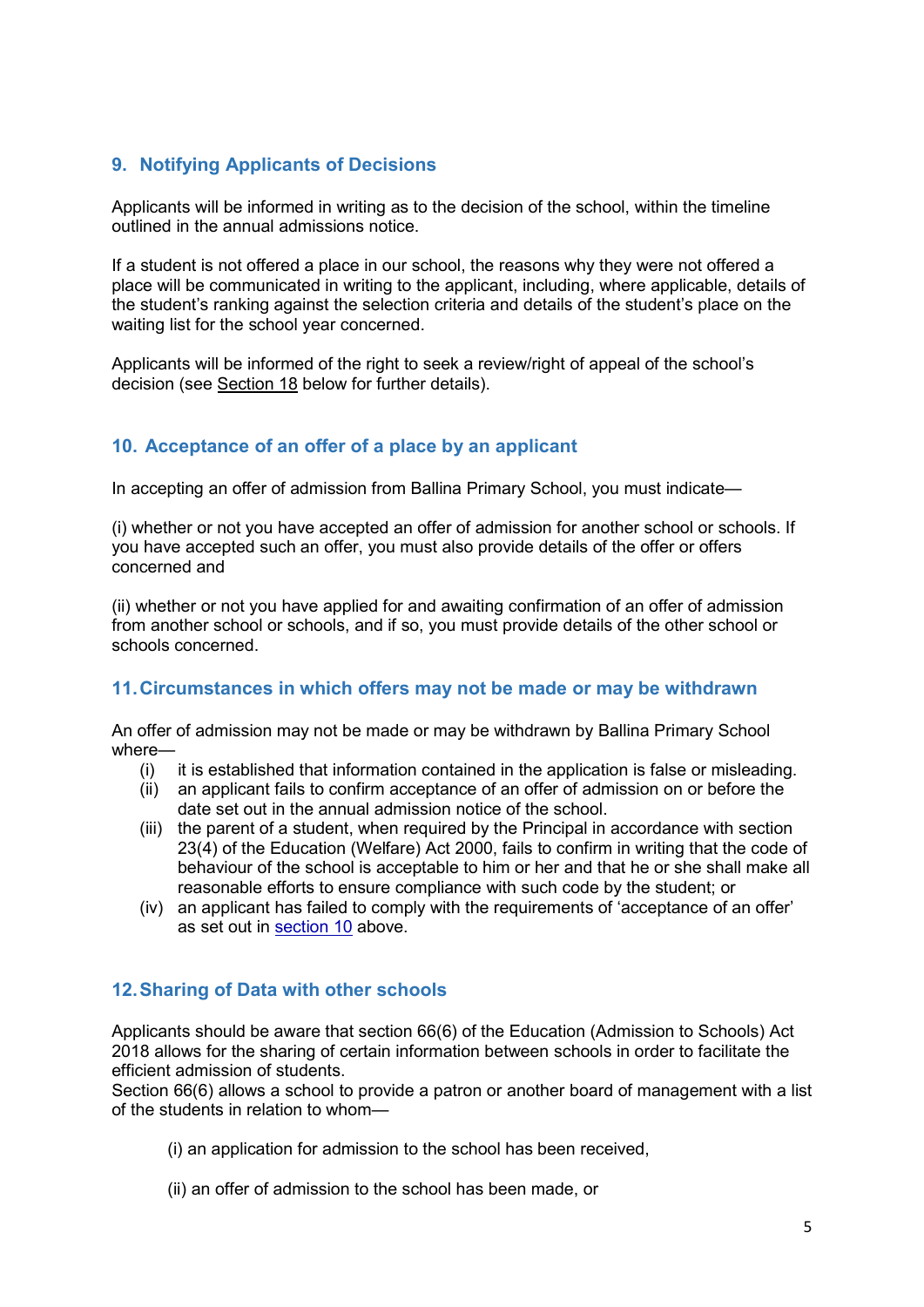(iii) an offer of admission to the school has been accepted.

The list may include any or all of the following:

(i) the date on which an application for admission was received by the school;

(ii) the date on which an offer of admission was made by the school;

(iii) the date on which an offer of admission was accepted by an applicant;

(iv) a student's personal details including his or her name, address, date of birth and personal public service number (within the meaning of section 262 of the Social Welfare Consolidation Act 2005).

#### 13. Waiting list in the event of oversubscription

In the event of there being more applications to the school year concerned than places available, a waiting list of students whose applications for admission to Ballina Primary School were unsuccessful due to the school being oversubscribed will be compiled and will remain valid for the school year in which admission is being sought.

Placement on the waiting list of Ballina Primary School is in the order of priority assigned to the students' applications after the school has applied the selection criteria in accordance with this admission policy.

Applicants whose applications are received after the closing date, outlined in the Annual Admission Notice, will be placed at the end of the waiting list in order of the date of receipt of the application.

Offers of any subsequent places that become available for and during the school year in relation to which admission is being sought will be made to those students on the waiting list, in accordance with the order of priority in relation to which the students have been placed on the list.

### 14. Late Applications

All applications for admission received after the closing date as outlined in the annual admission notice will be considered and decided upon in accordance with our school's admissions policy, the Education Admissions to School Act 2018 and any regulations made under that Act.

Late applicants will be notified of the decision in respect of their application no later than three weeks after the date on which the school received the application. Late applicants will be offered a place if there is place available. In the event that there is no place available, the name of the applicant will be added to the waiting list as set out in Section 13.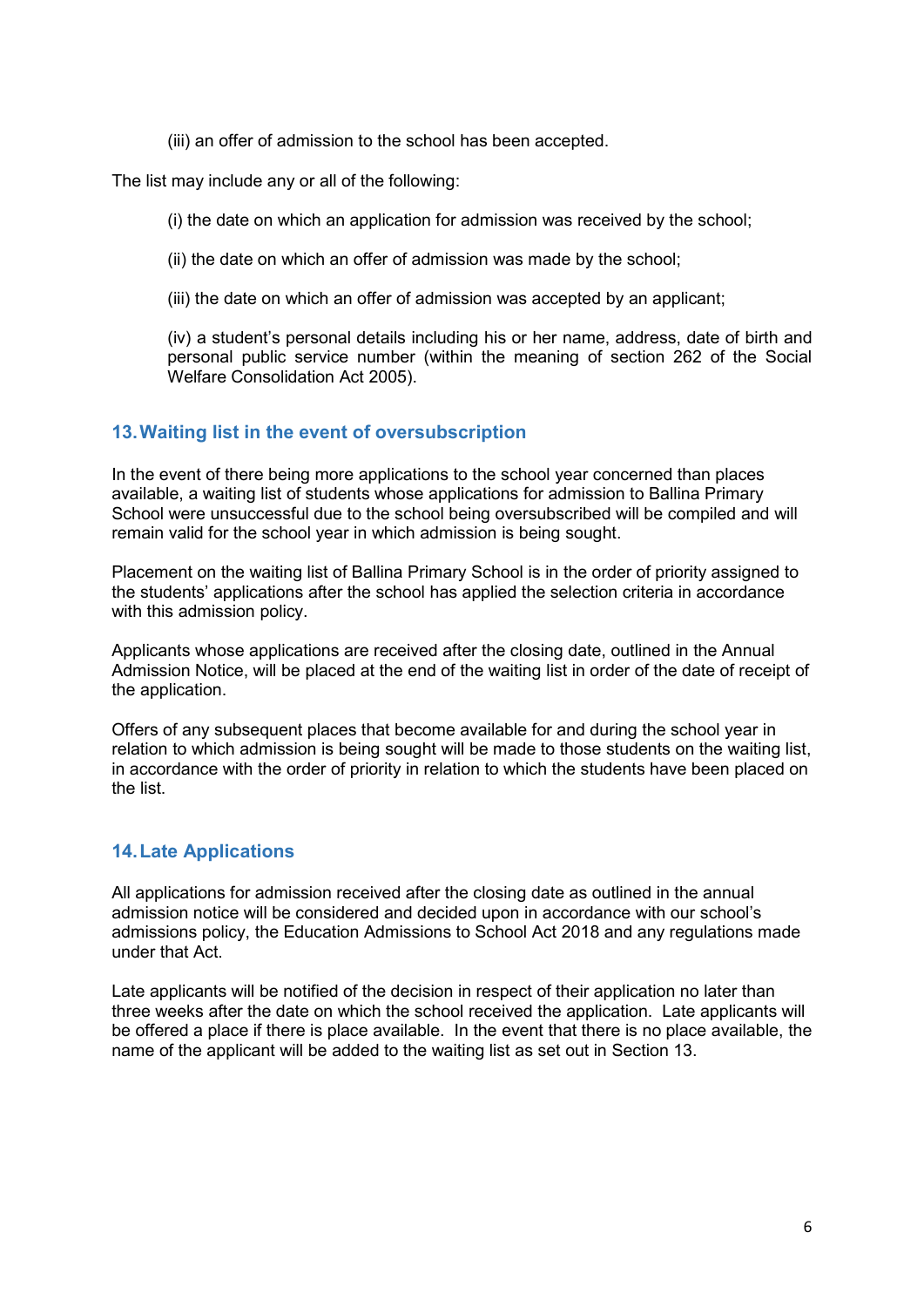# 15. Procedures for admission of students to other years and during the school year

The procedures of the school in relation to the admission of students who are not already admitted to the school to classes or years other than the school's intake group are as follows:

- Applications for enrolment during the school year will be considered subject to school policy, available space and the provision of information concerning attendance and the child's educational progress.
- Such applications will be dealt with on a case-by-case basis but will normally only be considered for admission on the first day of each new term unless the applicant is newly resident in the area.

The procedures of the school in relation to the admission of students who are not already admitted to the school, after the commencement of the school year in which admission is sought, are as follows:

- In the event of there being more applications to the school year concerned than places available, a waiting list of students whose applications for admission to Ballina Primary School were unsuccessful due to the school being oversubscribed will be compiled and will remain valid for the school year in which admission is being sought.
- Placement on the waiting list of Ballina Primary School is in the order of priority assigned to the students' applications after the school has applied the selection criteria in accordance with this admission policy.

Junior Infants, with the exception of students transferring from another school, may only be admitted to the school prior to the 30<sup>th</sup> of September of that school year.

# 16. Declaration in relation to the non-charging of fees

The Board of Management of Ballina Primary School or any persons acting on its behalf will not charge fees for or seek payment or contributions (howsoever described) as a condition of-

- (a) an application for admission of a student to the school, or
- (b) the admission or continued enrolment of a student in the school.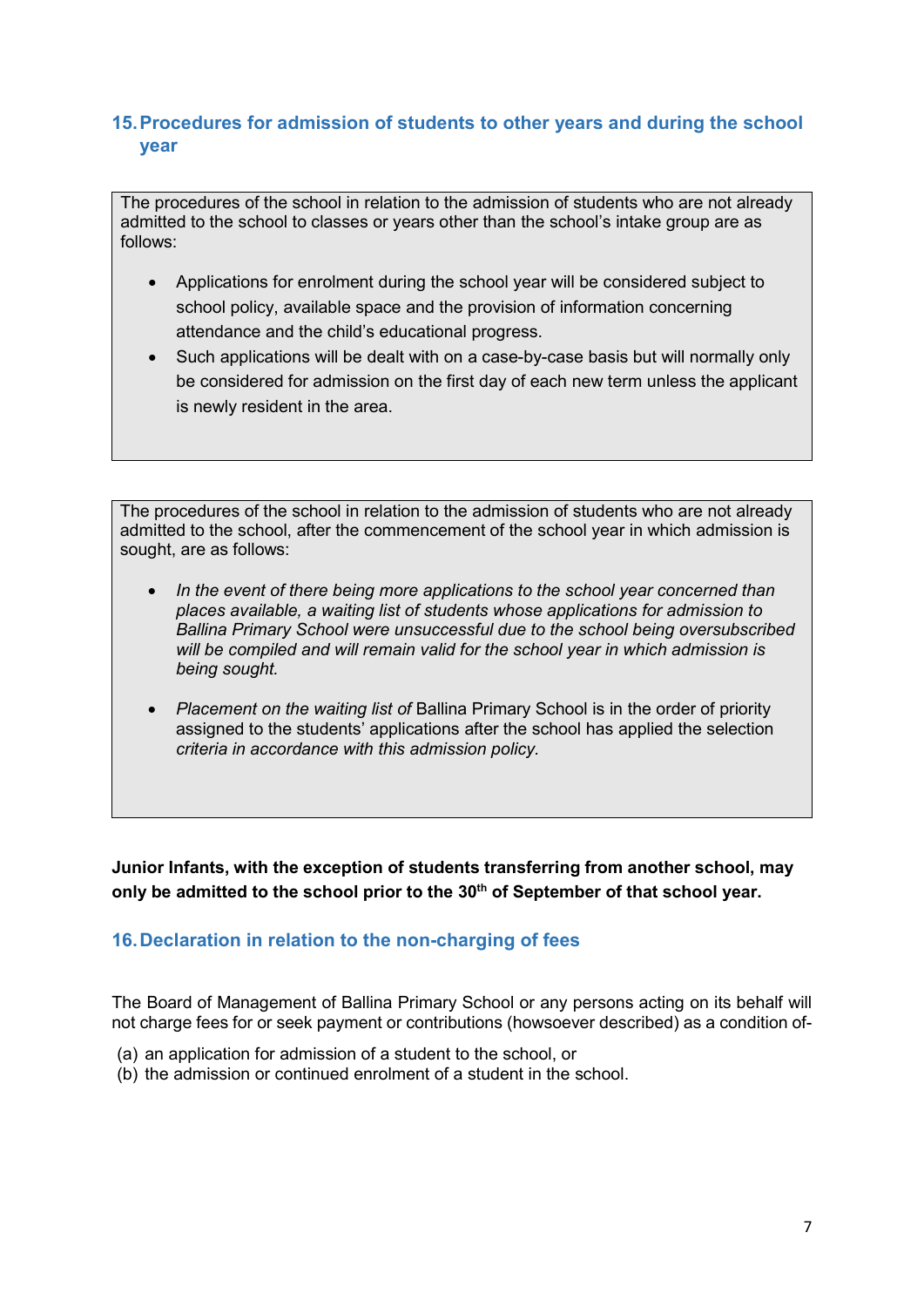# 17. Arrangements regarding students not attending religious instruction

Our school is of a Catholic ethos and, in keeping with that ethos, children of all or no other faith are welcome to apply to this school.

We respect the decision of parents to withdraw their child/children from taking part in the religious education curriculum, religious ceremonies, school Masses, etc.

The following are the school's arrangements for students, where the parent(s)/guardian(s) have requested that the student attend the school without attending religious instruction (etc.) in the school. These arrangements will not result in a reduction in the school day of such students:

- A written request should be made to the Principal of the school. A meeting will then be arranged with the parent(s)/guardian(s) of the student, to discuss how the request may be accommodated by the school.
- Pupils will read for pleasure during religious instruction.
- Pupils may attend sacramental practices with the consent of parents. If consent is refused, then the class teacher will set work for the pupil(s) who will be supervised in another class.

#### 18. Reviews/appeals

#### Review of decisions by the Board of Management

The parents/guardians of the student, may request the Board of Management to review a decision to refuse admission. Such requests must be made in accordance with Section 29C of the Education Act 1998.

The timeline within which such a review must be requested and the other requirements applicable to such reviews are set out in the procedures determined by the Minister under section 29B of the Education Act 1998 which are published on the website of the Department of Education and Skills.

The Board of Management will conduct such reviews in accordance with the requirements of the procedures determined under Section 29B and with Section 29C of the Education Act 1998.

Note: Where an applicant has been refused admission due to the school being oversubscribed, the applicant must request a review of that decision by the Board of Management prior to making an appeal under Section 29 of the Education Act 1998.

Where an applicant has been refused admission due to a reason other than the school being oversubscribed, the applicant may request a review of that decision by the Board of Management prior to making an appeal under Section 29 of the Education Act 1998.

#### Right of appeal

Under Section 29 of the Education Act 1998, the parents/guardians of the student, may appeal a decision of this school to refuse admission.

An appeal may be made under Section 29 (1) (c) (i) of the Education Act 1998 where the refusal to admit was due to the school being oversubscribed.

An appeal may be made under Section 29 (1) (c) (ii) of the Education Act 1998 where the refusal to admit was due a reason other than the school being oversubscribed.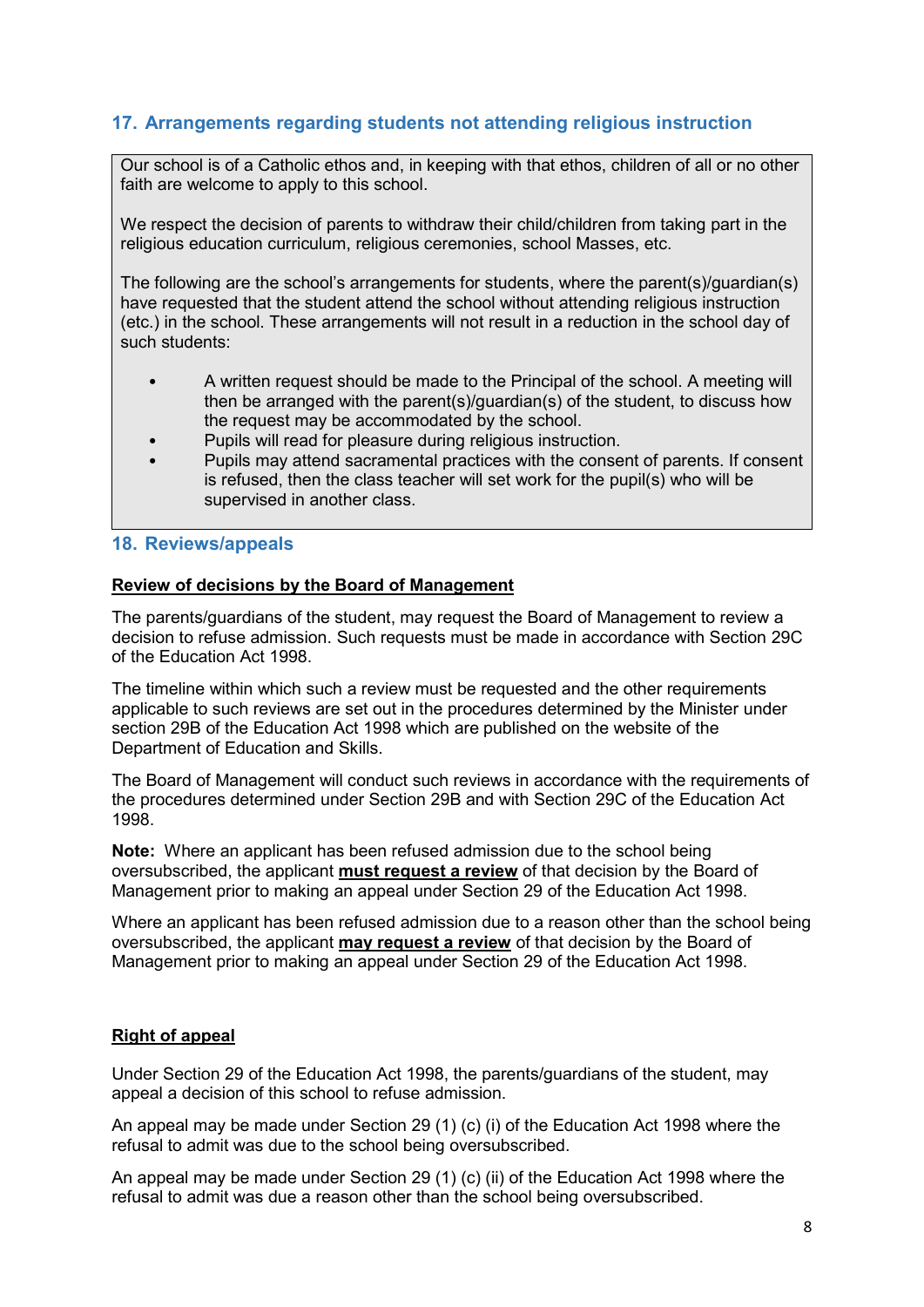Where an applicant has been refused admission due to the school being oversubscribed, the applicant must request a review of that decision by the board of management prior to making an appeal under section 29 of the Education Act 1998. (see Review of decisions by the Board of Management)

Where an applicant has been refused admission due to a reason other than the school being oversubscribed, the applicant may request a review of that decision by the Board of Management prior to making an appeal under Section 29 of the Education Act 1998. (see Review of decisions by the Board of Management)

Appeals under Section 29 of the Education Act 1998 will be considered and determined by an independent appeals committee appointed by the Minister for Education and Skills.

The timeline within which such an appeal must be made and the other requirements applicable to such appeals are set out in the procedures determined by the Minister under section 29B of the Education Act 1998 which are published on the website of the Department of Education and Skills.

The policy was ratified by the Board of Management of Ballina Primary School on 9/12/2020.

Signed: \_\_\_\_\_\_\_\_\_\_\_\_\_\_\_\_\_\_\_\_\_\_\_\_\_\_\_\_\_\_\_\_\_\_

Tom Moore

Chairperson, Board of Management

The contents of this policy have been approved by St. Senan's Education Office, acting on behalf of the Patron.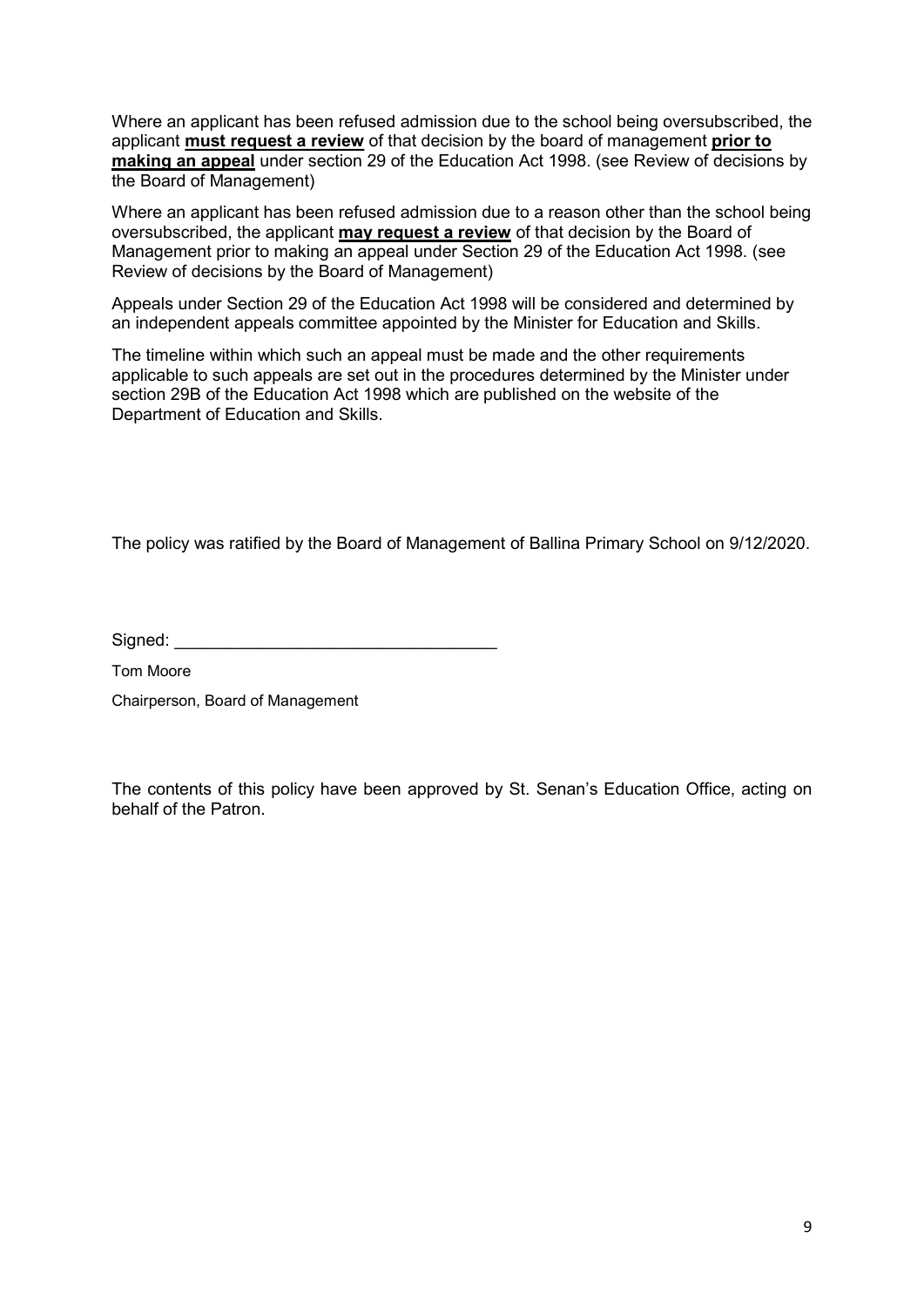### Appendix 1: ASD Class Enrolment Procedures

The decision to provide a special class for children with a diagnosis of Autistic Spectrum Disorder in Ballina Primary School was taken by the Board of Management of the school in 2018. A second special class for children with a diagnosis of Autistic Spectrum Disorder was opened in 2019. These decisions were taken with a view to providing an education in a mainstream setting for children who have a diagnosis of Autistic Spectrum Disorder and who fulfil the relevant enrolment criteria.

It is envisaged that this special class will cater primarily for children resident in the parish of Ballina/Boher and the townland of Townlough. The Board of Management notes the Department of Education and Skills' policy to allow Boards of Management of recognised Primary Schools to establish similar ASD classes in their schools

The ASD (Autistic Spectrum Disorder) Class at Ballina Primary School is a class for children:

- who have a recognised ASD diagnosis
- who have been recommended for placement in an ASD Class in a mainstream Primary School
- who have the potential to integrate into a mainstream, age appropriate class.

#### NOTE:

- 1. All placements will be reviewed annually in order to ensure that the placement continues to be appropriate for each child.
- 2. The maximum class size is 6 pupils.
- 3. The provision of an ASD Class in the school was proposed by our SENO and approved by the NCSE for the school year 2018/19.
- 4. The establishment of this class is contingent on approval for additional accommodation being granted by the Department of Education School's Capital Appraisal Section and also on the necessary funding and resources being furnished to Ballina Primary School by the Department of Education and Skills.

### Aim

We aim to offer a positive and meaningful educational experience, for children who are on the Autistic Spectrum and which allows the child to develop to his/her full learning potential in an environment that offers clarity, predictability and calm.

Our ASD class offers an autism specific learning environment within a mainstream coeducational primary school. This setting facilitates optimum inclusion in mainstream education as part of the school community, as appropriate, while having due regard for levels of general learning disability, resources and each child's current suitability for such inclusion.

We wish to provide a broad curriculum which focuses on the abilities and strengths of each child while supporting his/her areas of need. We will strive to enhance the communicative and social skills of the children in the ASD class.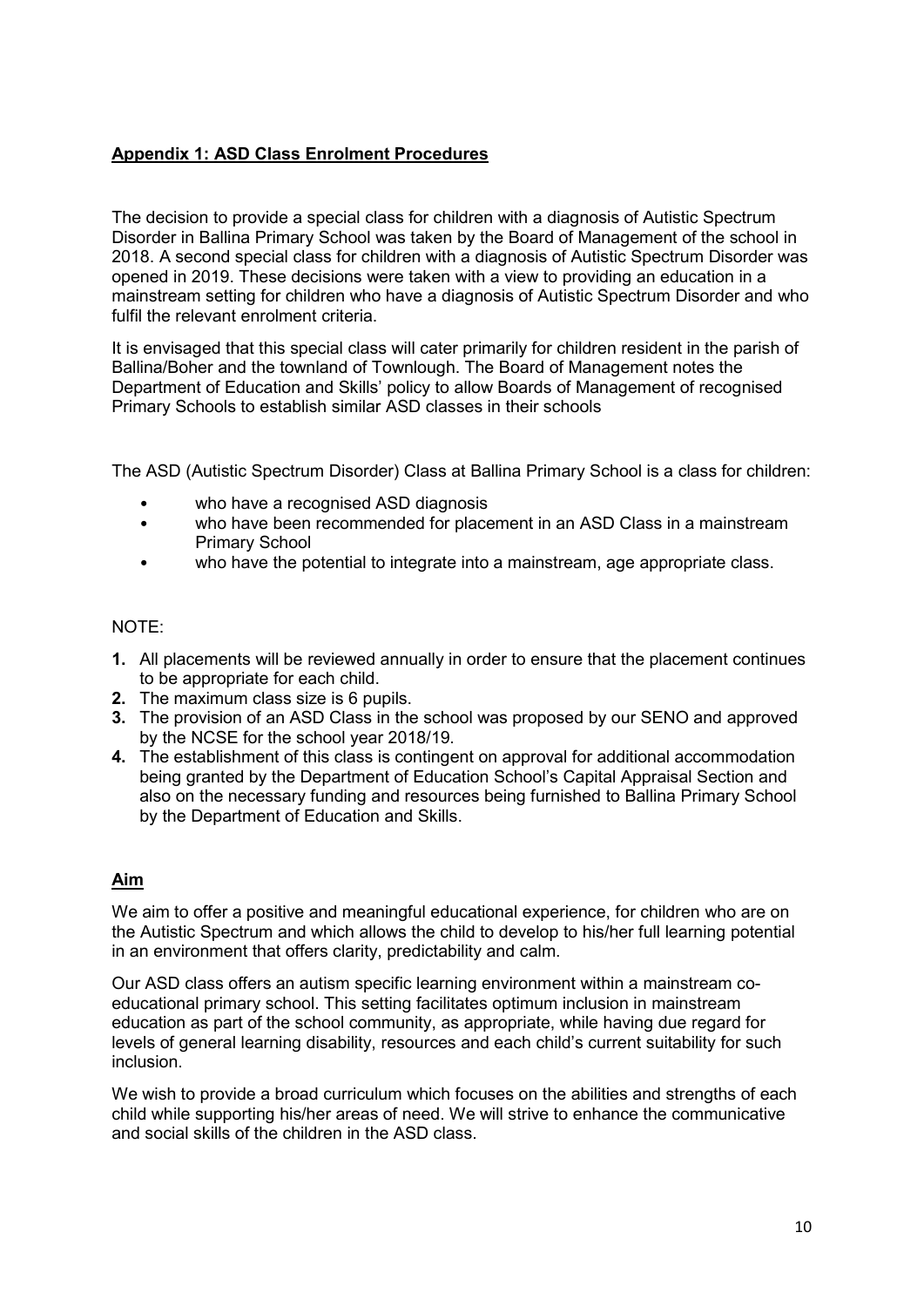### Enrolment Procedure

- Registration begins with a referral from the SENO, outside agencies, a telephone call or a visit from parents.
- Requests for Enrolment Application Forms for the ASD Class and queries regarding supporting documentation should be made to: The Principal, Ballina Primary School, Ballina, Killaloe, Co Clare. Telephone: 061 376340.
- A school Enrolment Application Form for the Class for Pupils with ASD is then completed.

The Enrolment Application must be accompanied by all of the following supporting documentation supplied by parents:

- 1. The child must have a diagnosis of Autism / Autistic Spectrum Disorder made using the DSM-IV/V or ICD 10 by the psychologist or team.
- 2. Original Birth Certificate.
- 3. A written psychological assessment /report or a written Report from a multidisciplinary Team must be provided. A multi-disciplinary team may consist of a Clinical Psychologist, Occupational Therapist, Speech & Language Therapist, Social Worker and a Physiotherapist. (Please note all reports on a child should be provided to the school for assessment by the Principal and SET team.
- 4. There must be a recommendation by the relevant professionals in the report that a special class placement in a mainstream school is both necessary and suitable for the child. In this regard it should be noted that the academic ability of the child will be taken into account when considering an application and will be subject to continuous assessment and review.
- The closing date for applications for the 2021/22 school year will be included on the Admission Notice as outlined in our School's Admission Policy.
- Completed applications will be responded to within 21 days of the closing date for receipt of applications.
- The list of applicants will be reviewed by the Principal and the Special Class Teacher.
- All applications received by the closing date will be considered.
- The school may seek the advice of the school's allocated NEPS psychologist to aid enrolment decision making.

Factors taken into consideration during the enrolment process are:

- 1. Diagnosis Child must be diagnosed as being on the Autistic Spectrum and have a recommendation for placement in a special class attached to a mainstream school.
- 2. Integration Child must be capable of integrating into mainstream, even at a minimal level, at an appropriate age level.
- 3. Appropriateness Child must be capable of accessing the Primary School Curriculum.

Once the School is satisfied that the child presents as fulfilling the requirements in 1,2,3 above, places will be allocated in accordance with the criteria set out below. The School may request further information or a meeting with the parent and the child in the school setting, if deemed to be necessary. The school acknowledges that all children with ASD present with differing profiles. For this reason, all applications will be considered on a case by case basis.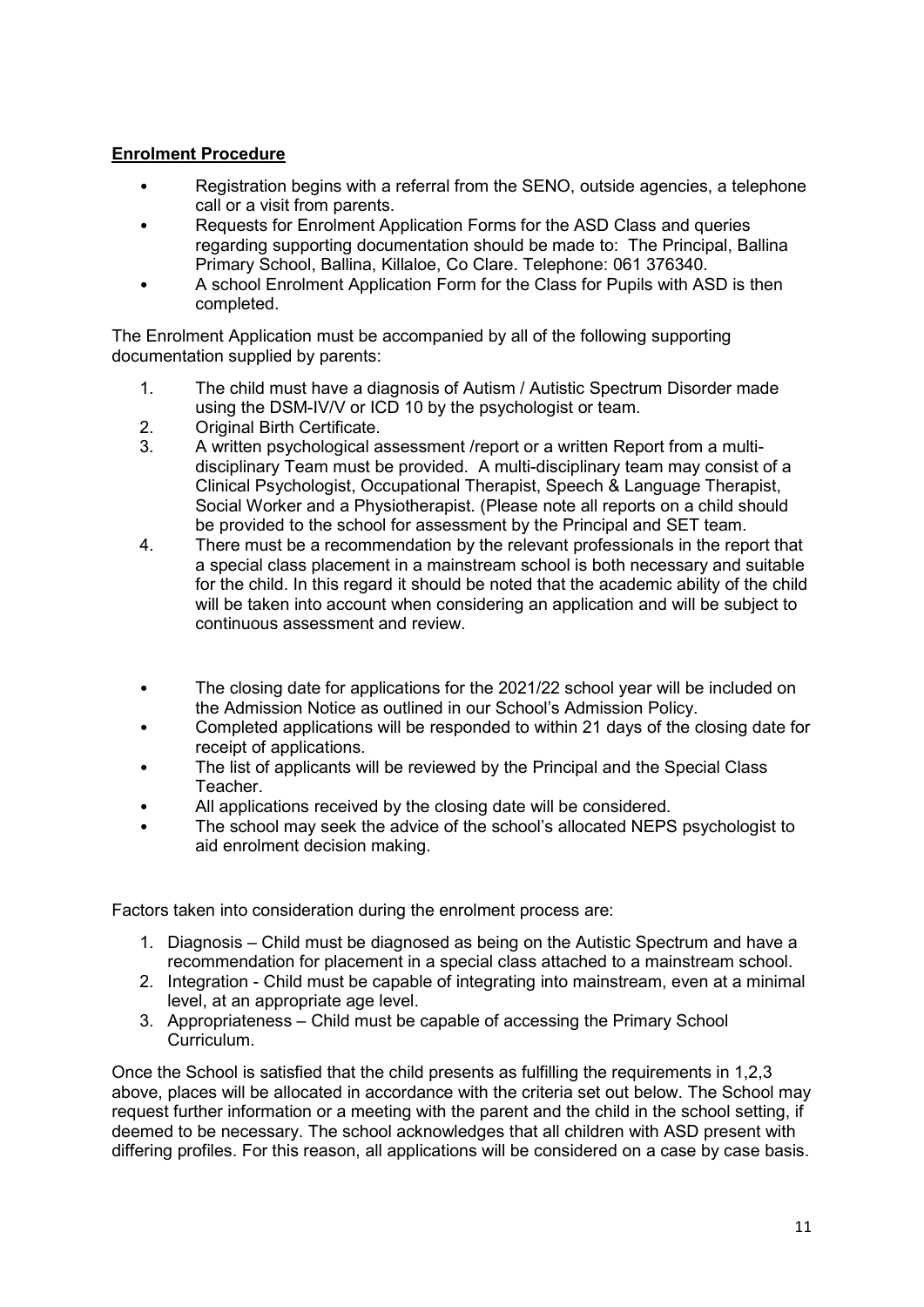#### NOTE: The receipt of the enrolment application forms, psychological report and written recommendation is not a guarantee of enrolment. It is simply the recording of an application for admission to our school. Decisions in relation to applications for enrolment are made by the Principal.

Before allocating places the Principal will:

- Review all applications and all documentation relevant to a child applying for a place in the class for pupils with ASD.
- Come to a decision on the suitability of the class for pupils with ASD to meet the needs of the child.
- Verify that there is a recommendation from a recognised Psychologist for placement in a special class in a mainstream school.
- Come to a decision as to the suitability of the child for potential meaningful integration in an age appropriate mainstream class
- Verify that the child is 4 years old on or before August 31st on the year of enrolment

Places will be allocated in the ASD class in accordance with the following criteria and in the following order:

- 1. Pupils currently enrolled in our mainstream school and seeking to transfer to the ASD class.
- 2. Applicants with siblings currently enrolled in the school (including stepsiblings, resident at the same address).
- 3. Children living within the Ballina/ Boher parish and the townland of Townlough.
- 4. Children of current school staff.
- 5. If any places remain, they will be allocated on the basis of age, the eldest child/children enrolled first, according the child's/children's Birth Certificate.

### **Transfers**

Pupils may transfer to the ASD class during the school year subject to availability of places. Pupils transferring must enter the same class level that they are leaving, and have the necessary diagnosis and recommendations as outlined above. The school may request other relevant documentation if a pupil is transferring from another school. All documents need to be received in order for the application to be deemed fully completed.

### Placement

- After placement in the class a relevant Individual Education Plan (IEP) or Student Support Plan will be provided for the child. This plan will have an input from all parties involved with the education of the child. The Class teacher will prepare an annual IEP which will be reviewed in the Spring as is the Special Education Teaching policy in the school. It is up to the professional opinion of the teacher involved if the IEP needs to be updated more frequently.
- Each child in the ASD class will be assigned to an age appropriate mainstream class for integration purposes provided that this is in the best interests of the child, while having due regard to the educational benefit of all pupils enrolled in our school. Every opportunity will be used to promote inclusion in mainstream classes provided the child is ready for this step and has the necessary supports in place.